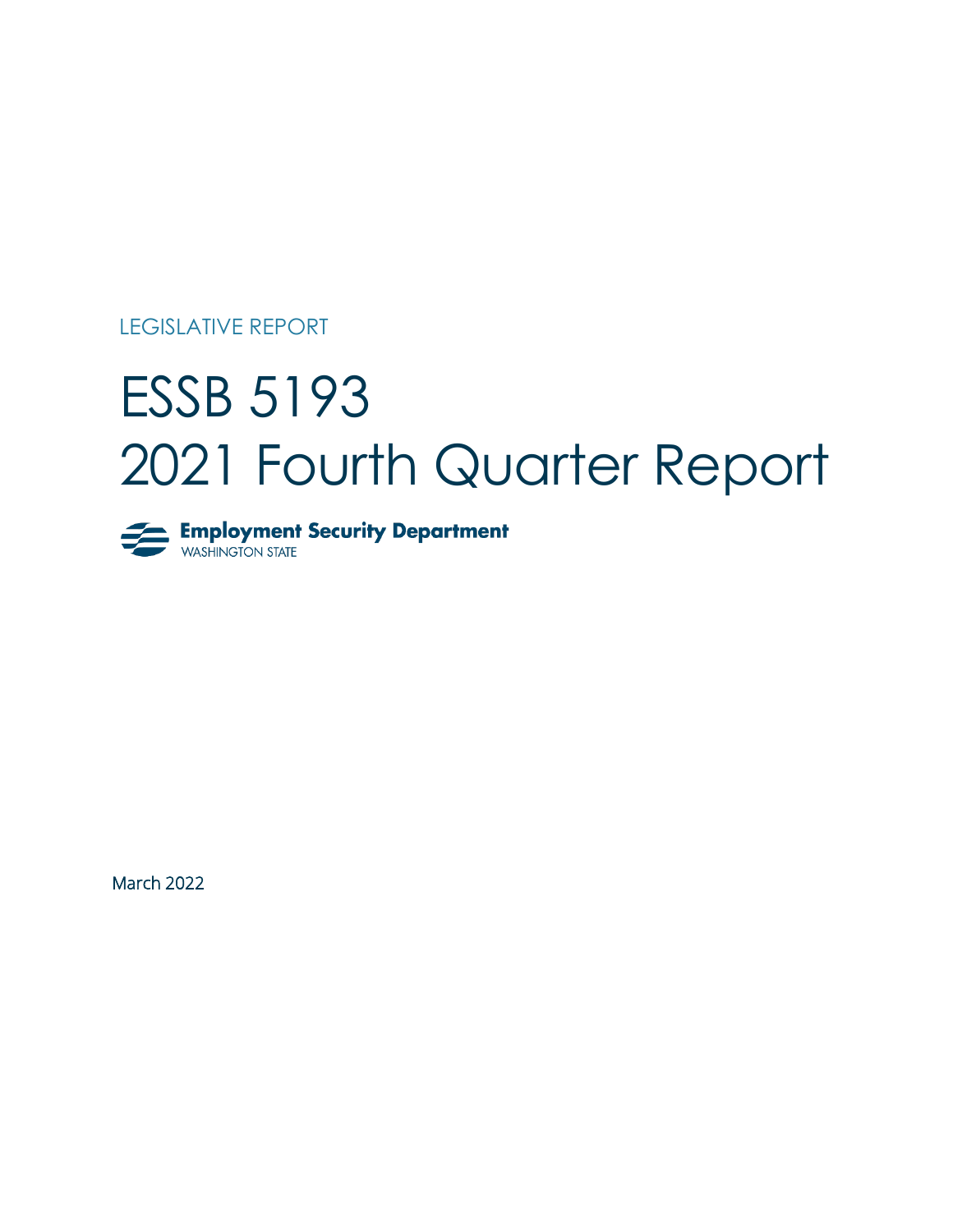## <span id="page-1-0"></span>**CONTENTS**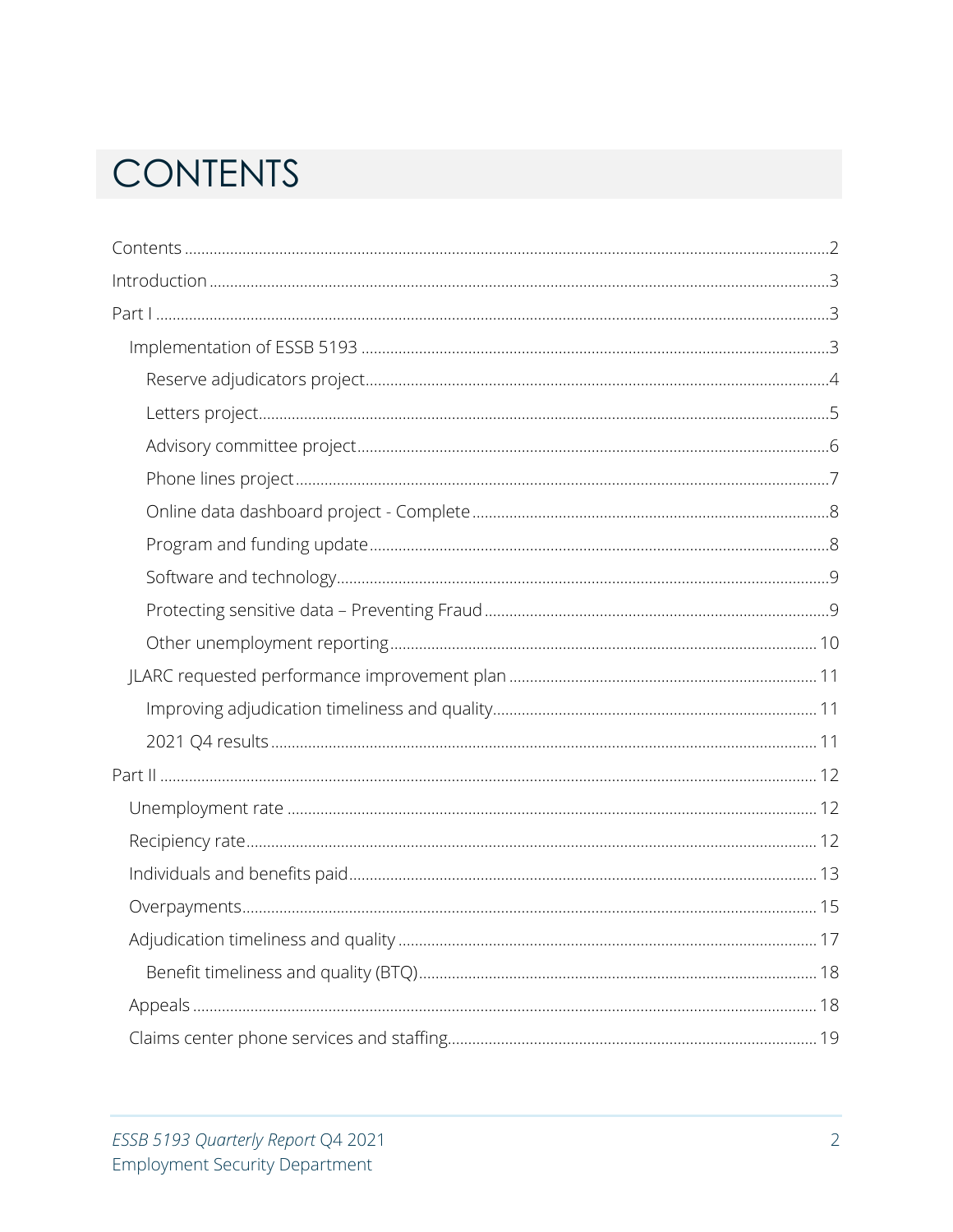## <span id="page-2-0"></span>INTRODUCTION

**ESSB 5193**, which provides unemployment insurance claim adjudicators and system enhancements, requires the Employment Security Department (ESD) to provide a quarterly report on progress implementing the bill to the House Labor and Workplace Standards Committee and the Senate Committee on Labor, Commerce, and Tribal Affairs. It also requires the department to produce a quarterly report on selected performance statistics.

After passage of ESSB 5193, members of the Joint Legislative Audit and Review Committee (JLARC) requested ESD report additional information quarterly. Narrative responses to the JLARC request are included in Part I, and the statistical information is presented in Part II.

This report covers implementation and statistics for calendar quarter four, 2021.

## <span id="page-2-1"></span>PART I

### <span id="page-2-2"></span>Implementation of ESSB 5193

ESD is making numerous changes and improvements to the unemployment insurance (UI) system to comply with **ESSB 5193**. The department has divided implementation into five distinct projects:

- **Reserve adjudicators**
- **Letters**
- **Advisory committee**
- **Phone lines**
- Online data dashboard

This section contains a summary of ESD's progress on each of these projects.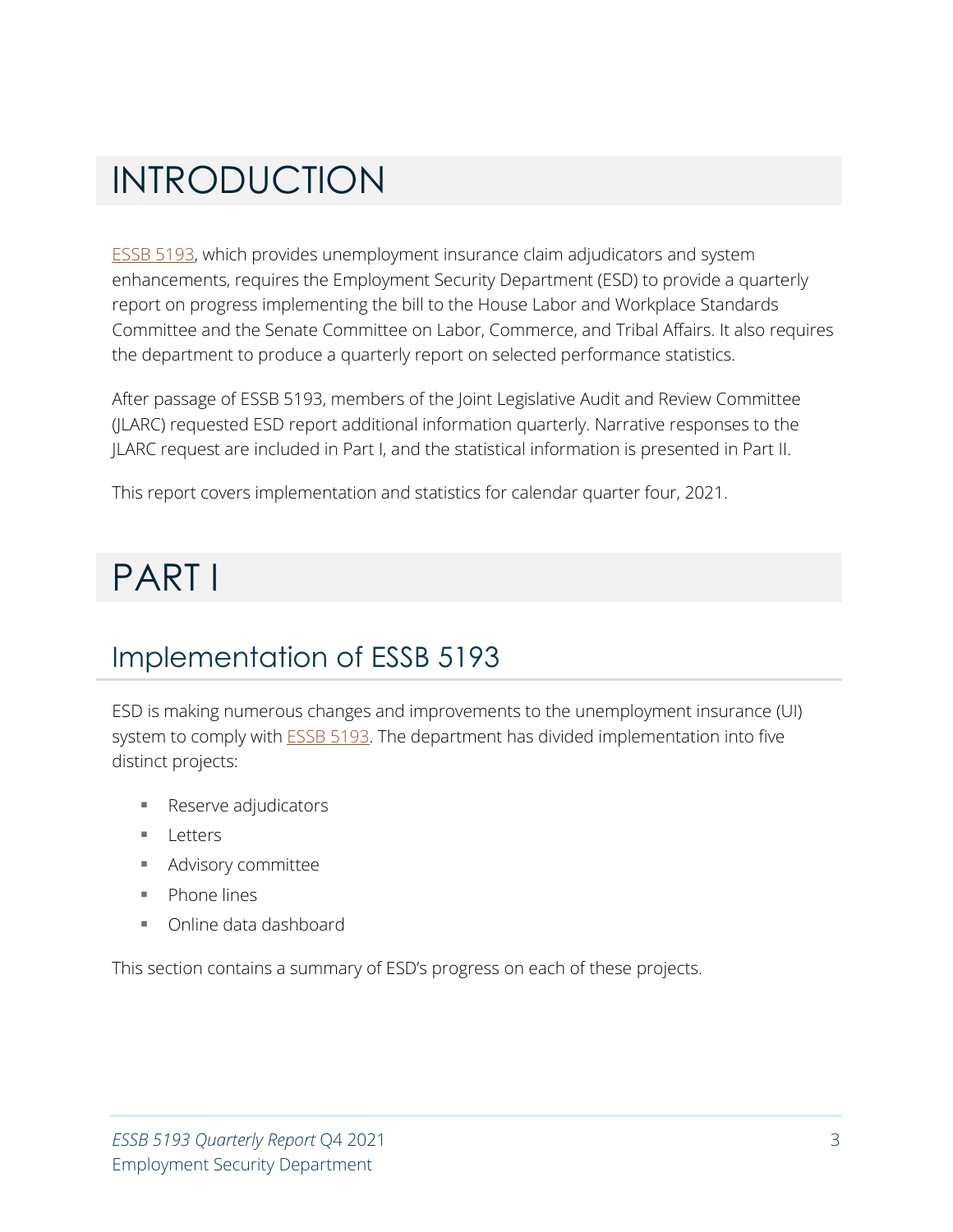#### <span id="page-3-0"></span>**Reserve adjudicators project**

Section 2 of the bill requires ESD to "create a training program to prepare a reserve force of skilled unemployment insurance claims adjudicators who can be available quickly when claims volume demands."

The adjudicator reserve program needs to be open to public employees and private citizens. U.S. Department of Labor regulations require that state workforce agencies use only public employee "merit staff" to conduct adjudications, eliminating the possibility of contractors to perform adjudicator work.

The training also needs to be thorough enough that those serving could be certified to perform adjudications on unemployment insurance claims within a week of coming to ESD.

The bill requires the Office of Financial Management (OFM) to work with ESD to identify other state agencies whose employees meet the minimum qualifications to serve as UI claims adjudicators.

#### Previous work

ESD prepared a two-week training plan that begins with one week of online training through the National Association of State Workforce Agencies (NASWA), including adjudicator and customer service training. In the second week, ESD staff educates trainees on state-specific issues, including unemployment insurance and the IT system that ESD uses for UI claims. Trainees receive certifications from NASWA and ESD for completing these trainings. ESD conducted a successful pilot in summer 2021 with 20 interns.

ESD submitted a required annual report to the Legislature in October addressing:

- Number of people who have current UI claims adjudicator certifications
- How many have been employed and the period of employment
- **Hiring and training costs**

#### Q4 2021 Update

ESD hired hundreds of non-permanent staff during the COVID-19 pandemic. Those temporary appoints will end in 2022. Many temporary staff completed portions of the certification training as part of their onboarding with the agency. ESD identified these staff as good candidates to receive the full NASWA certification training and form the core of the reserve adjudicator pool. As of Dec. 29, 2021, 453 temporary staff completed full certification training. ESD will offer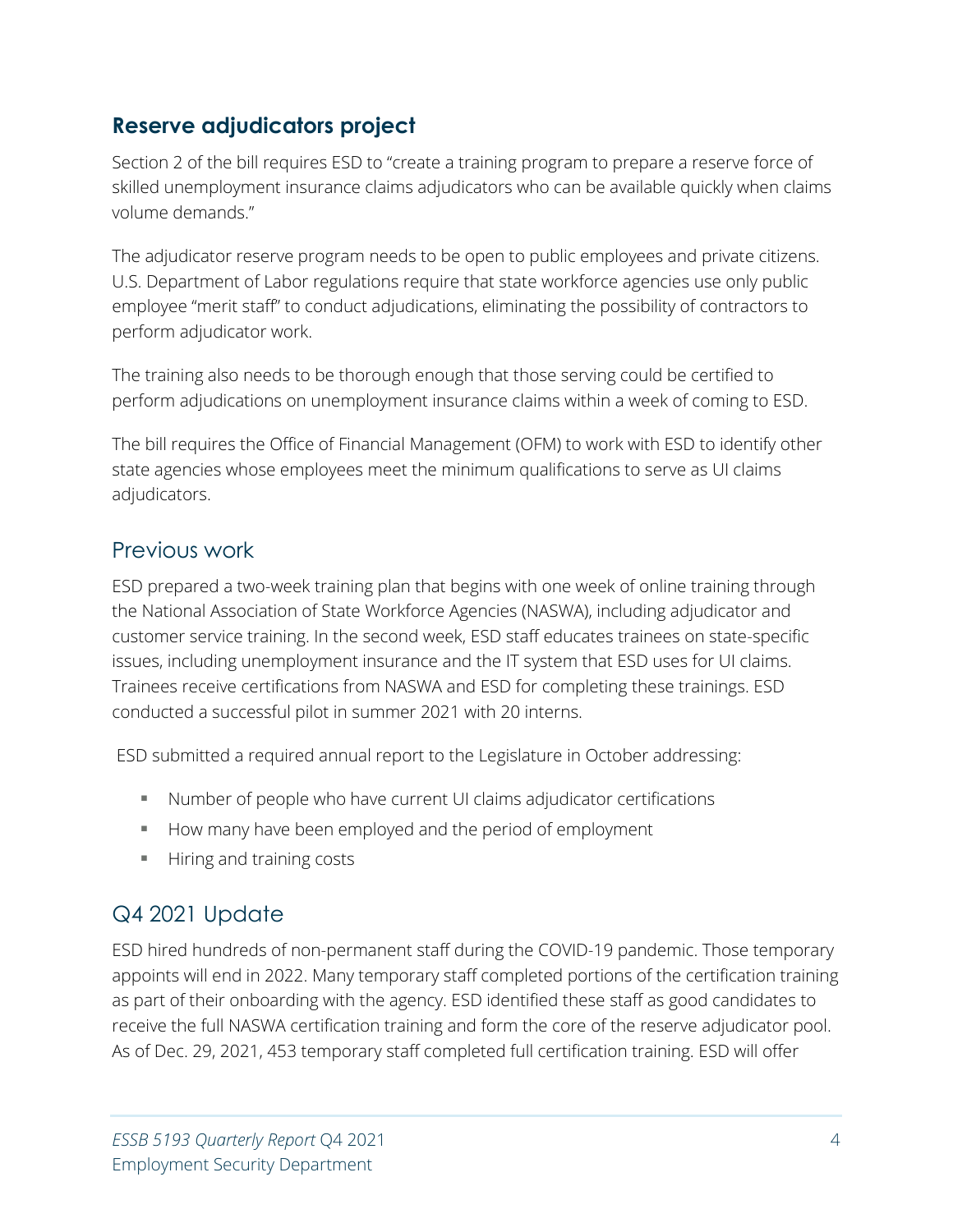additional temporary employees the opportunity to complete the certification training prior to their leaving ESD.

ESD also sent selected permanent staff who had other training scheduled during the quarter through the certification modules, providing ESD the flexibility to redeploy them if necessary.

Health Care Authority (HCA) and the Department of Social and Health Services (DSHS) were identified as state agencies likely to have staff with job duties and experience that make them good candidates for the adjudication pool. ESD and the OFM initiated the first steps to recruit candidates from the two agencies. Work on providing required notifications to union representatives and drafting interagency agreements will proceed in the first quarter of 2022. Training of other agency staff will be deferred until fiscal year 2023, when training funds become available.

#### <span id="page-4-0"></span>**Letters project**

Sections 3(1) and (2) of the bill require ESD to revise all materials related to a specific claimant's case and do user testing, with the overall goal of making materials easier for claimants to understand. The revised materials must meet requirements for comprehensibility, clarity, and readability. This is a very large project, covering 138 different issues that contain nearly 700 sets of "drop-in" information. These drop-ins are sentences or paragraphs that adjudicators use to create customer-specific determination letters. ESD will need to review and revise letters and drop-ins.

In addition to these requirements, the revised determination and redetermination letters need to clearly convey applicable statute numbers and provide a brief explanation of pertinent law, outline of relevant facts, reasoning, decision, and result.

#### Research and revisions

The agency formed a cross-divisional research team that gathers information and identifies known difficulties. Their findings inform revisions made by a smaller writing team.

To make the project more manageable, ESD is reviewing and revising limited sets of materials at a time. ESD identified the highest priority work for the first set of revisions based on recent customer, legislative and staff feedback. Status of Phase 1 priority work as of Dec. 31:

 Non-monetary determination and redetermination letter templates: Content complete. Original UTAB programming completed. Further revision in progress to correct letter logic where no original determination letter is available for reference. Revision scheduled for completion Q1 2022.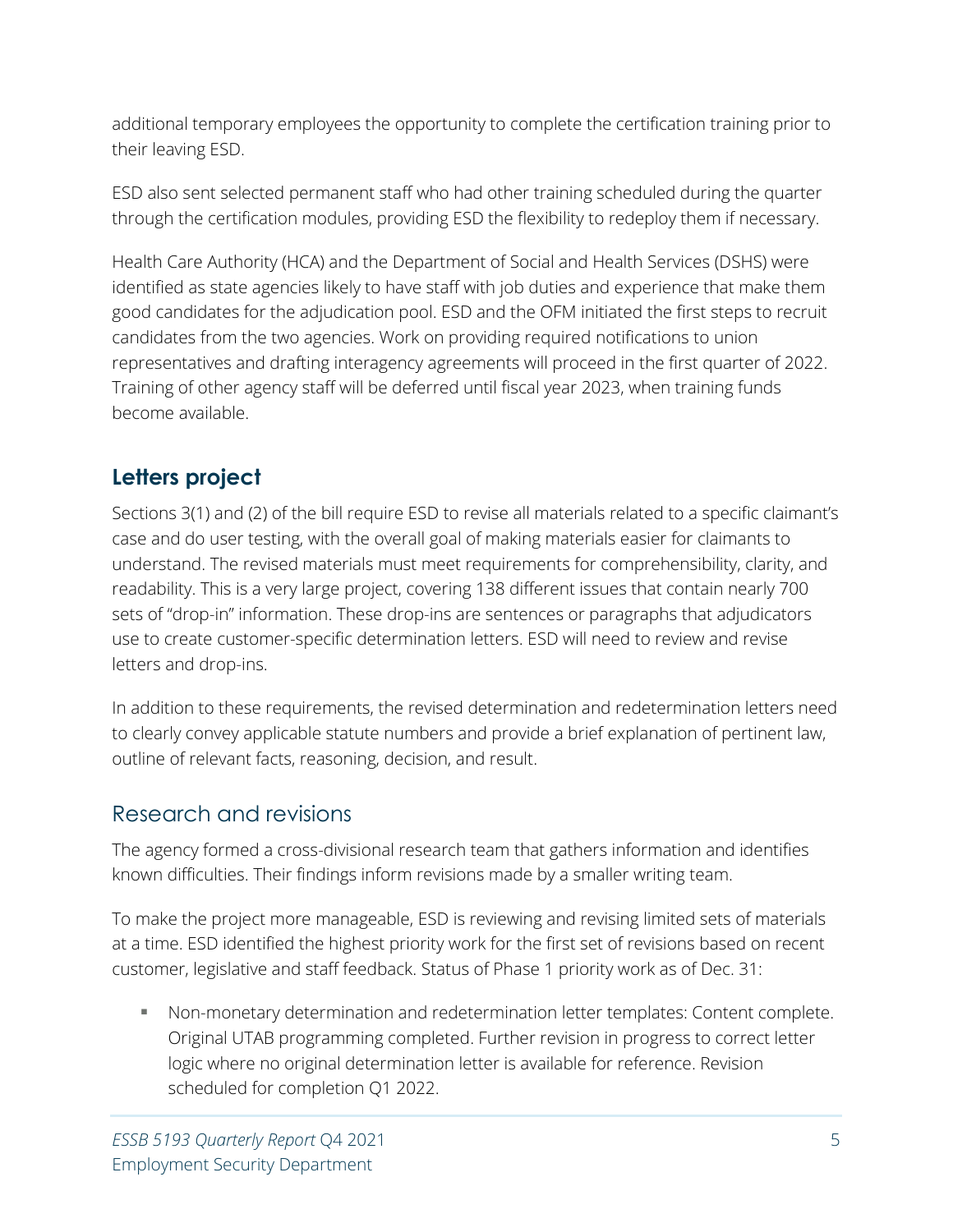- Monetary determination and redetermination letter templates: Draft content complete. Draft sent for required stakeholder review on Nov. 15, 2021. Draft in user test with claimants Q4 2021.
- **IDED 18 IDENT** Identity fact-finding letter: Complete and in production Q4 2021
- Re-evaluate claim letter: Content complete to text change only to clarify reevaluated claim with overpayment. IT service request is awaiting prioritization. Further work required to bring all letter components into legal compliance.

#### <span id="page-5-0"></span>**Advisory committee project**

Section 3(3) requires ESD to work with an unemployment insurance advisory committee comprising business and worker advocates to explore:

- Thresholds for triggers to adjust staff for assignments and phones
- A pilot for having caseworkers help claimants with their claims and re-employment services
- Identifying next steps for translating written UI materials into other languages
- Frequency of the initial and continuing adjudicator training

#### Implementation

Removing barriers. ESD recruited members for a subcommittee of the Employment Security Advisory Committee (ESAC) to provide input on equity, diversity and inclusion (EDI) issues. ESD prioritized ESAC EDI subcommittee membership from those with experiences in communities that face historical barriers to accessing benefits. The subcommittee will hold feedback sessions through September 2022. The EDI subcommittee met for the first time on Oct. 19, 2021. Members introduced themselves and discussed phone access for claimants who don't have access to technology.

The EDI subcommittee met again on Nov. 18, 2021. Staff provided a summary of UI language access data covering 2019, 2020, and 2021 to date. This data will inform future decisions on translation of UI materials

ESD presented information regarding potential triggers to adjust staff in response to increases in workload to the Unemployment Insurance Advisory Committee on Dec. 16, 2021.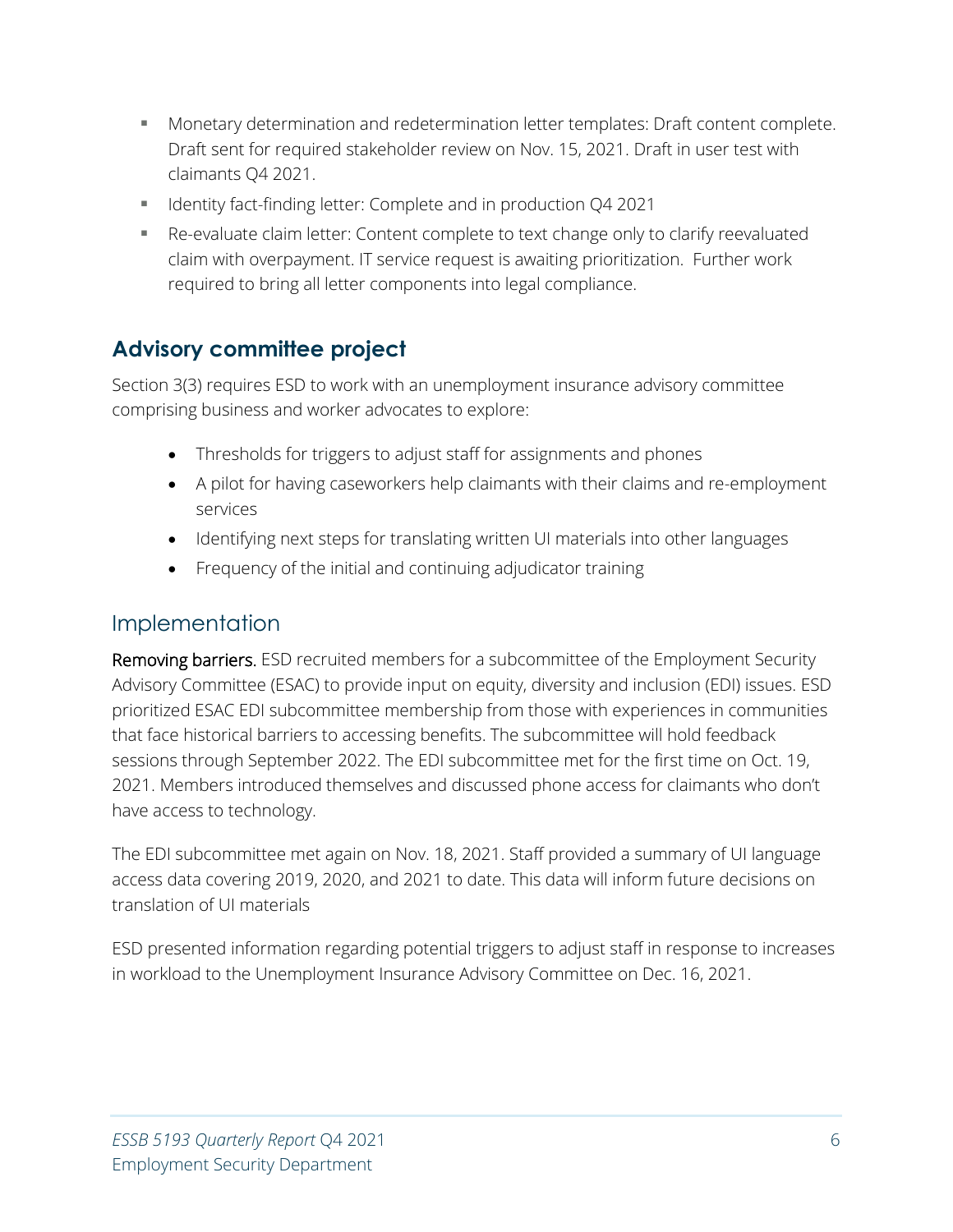#### <span id="page-6-0"></span>**Phone lines project**

Section 3(4) of the bill requires ESD to establish dedicated toll-free phone lines for claimants who lack computer skills or access to computers, claimants with disabilities, and claimants with limited English proficiency (LEP).

A cross-divisional team is working to implement these requirements. ESD already has a system to assist claimants who have disabilities, so the agency will continue using it to meet this requirement. To access those services, people with disabilities can email a dedicated mailbox, call toll-free, or use WA relay 711 to request an accommodation.

ESD provides full English and Spanish phone menu options and prompts, and previously provided a limited number of other language options. To better assist claimants with LEP, ESD set up a new dedicated phone line with greetings, phone menus, and prompts in 25 languages. ESD implemented the LEP phone line Oct. 25, 2021. The agency updated language on esd.wa.gov landing pages and the website's [community page](https://esd.wa.gov/community) with instructions on accessing the new number and navigating phone menus.

The implementation team is identifying more options to assist claimants who lack computer skills or access. Claimants can continue to get computer skills training and use computers through local WorkSource offices. ESD will continue to work with the agency's Customer Experience team and members of the ESAC EDI subcommittee to identify strategies for serving this group. While setting up a phone line is a simple technical task, it is much more difficult to establish a mechanism to reserve this dedicated capacity for those who truly have no access to computers. ESD decided to run a pilot project to interview non-digital users on how they access ESD services. Subsequently, ESD will follow up with the pilot group for several months to determine if they are successfully accessing benefits. The follow up includes providing proactive help when needed. The pilot will commence in Q1 2022. Information gathered can be incorporated into interim solutions to help phone-only customers until ESD's major phone replacement project is in place in late 2022.

Additional details on ESD's customer service system improvements are available in the [Upgrading the UI call center phone system](https://media.esd.wa.gov/esdwa/Default/ESDWAGOV/newsroom/Legislative-resources/2021-ui-google-ccai-report.pdf) report.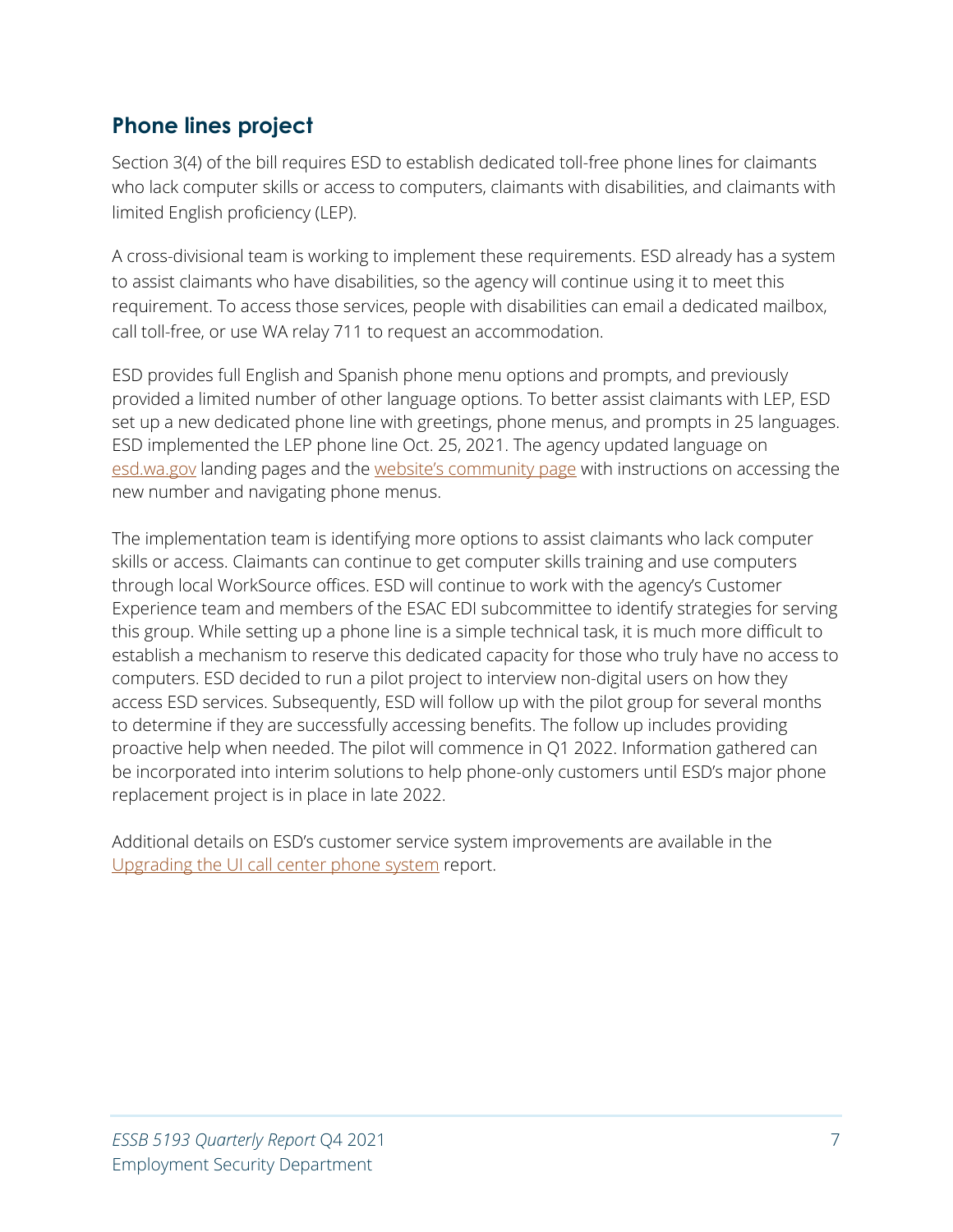#### <span id="page-7-0"></span>**Online data dashboard project - Complete**

Section 4 of the bill required ESD to create an online data dashboard and provide a quarterly written data report on specific performance metrics. The agency will include additional metrics on the dashboard in response to a request from the JLARC.

A cross-divisional ESD data team identified the necessary elements, developed the dashboard, and gathered quarterly report data definitions, elements and sources. The [dashboard](https://www.esd.wa.gov/unemployment/dashboard) went live in early October 2021 and ESD continues to update the data monthly.

#### <span id="page-7-1"></span>**Program and funding update**

Section 5(b) requires ESD to provide updates on any new federal programs or funds received by the department for unemployment compensation and administration, and the use of such funds.

No additional federal benefit programs were announced in Q4 2021. Eligibility for new applications for federally funded benefits ended in September 2021. Funding remains available to pay benefits and work on previously filed claims.

The UI program is primarily funded with the federal Unemployment Insurance Administrative Grant. This grant is based on a formula set out by the U.S. Department of Labor (USDOL). Federal funds received by the department for program administration are disbursed annually and quarterly. The annual disbursement is a base grant, and the quarterly comes from abovebase funding grants for claims-related workload.

Washington was funded at 100% of its above base request for Q1 of federal fiscal year 2021; however, over the next three quarters, USDOL did not fully fund Washington's request per the above-base formula. In December 2021, USDOL further reduced funding by \$4.5 million to correct its own error in the funding formula. Over the entire fiscal year, Washington received 72% of its above-base request, a shortfall of \$9 million.

As stated in the first quarterly report, the agency intends to apply for grant funding of specific items as new funds become available. USDOL solicited grant proposals for projects promoting equitable access to unemployment compensation. ESD submitted proposals in November 2021. USDOL extended the time period for proposals and delayed grant award decisions. ESD expects to receive a funding decision in early 2022.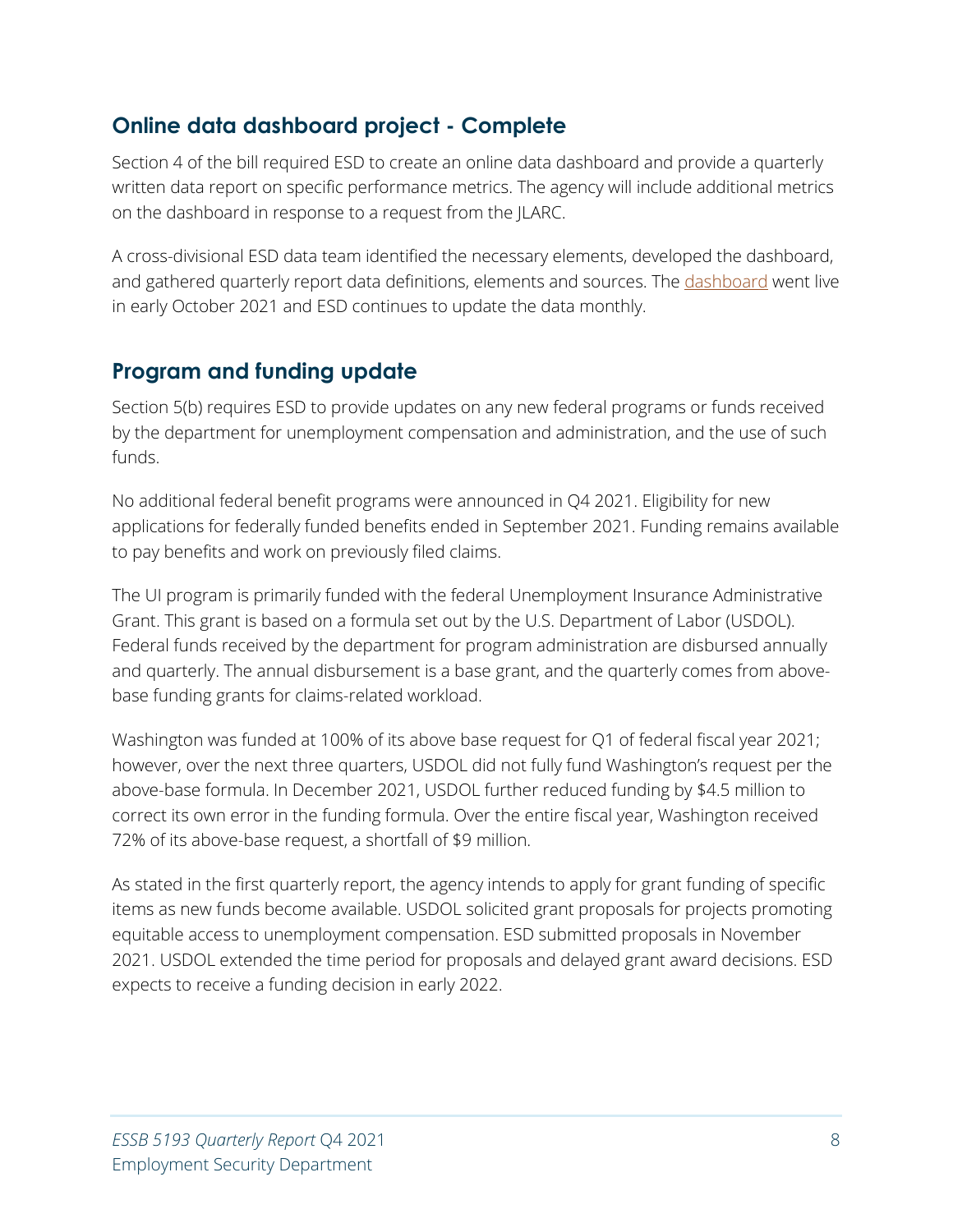#### <span id="page-8-0"></span>**Software and technology**

Section 5(c) requires reporting on any software or technology issues related to claims processing, including any issues causing claim delays or inaccurate automated notifications.

#### Fourth quarter implementation

Implementation and administration of new and updated federal requirements for federally funded programs is ongoing and will continue well into 2022.

Technology system enhancements, corrections, and implementation of state and federal requirements completed in Q4 2021 include:

- Multiple Coronavirus Aid, Relief and Economic Security Act close out items
- Implementation of ESSB 5061 changing calculation of minimum weekly benefit amounts and new high-risk voluntary quit provisions
- Implementation of ESSB 5190, updating voluntary quits for healthcare workers
- Information requests to identify claims for follow-up processing and extra customer outreach on their claims
- Software fix to allow CARES Act refunds for waived overpayments
- 76 issues impacting claims processing
- 11 improvements for clarity and readability and 15 corrections to claimant notifications
- 22 requests regarding payment delays

#### <span id="page-8-1"></span>**Protecting sensitive data – Preventing Fraud**

Section 5(d) requires updates on the department's protocols and process for protecting sensitive data. The Fraud Management Division (FMD), which includes the Office of Special Investigations (OSI), continued to update protocols and processes for protecting sensitive data, including the kick-off of the Upfront Identity Verification (UIV) tool project in December 2021. The UIV will allow FMD to better identify potentially fraudulent claimants before they enter the UI system, reducing the likelihood of account takeovers by identity thieves by implementing a more robust identity verification process. Failing the UIV ultimately prevents sensitive data from being accessed and potentially used for future fraudulent purposes.

In our next report we will further update the UIV project. The project is currently on hold pending additional review and careful consideration of implementation options.

FMD also stood up a formal Compliance and Training unit to provide dedicated staff support. The unit updated existing training materials and created additional materials for staff. It also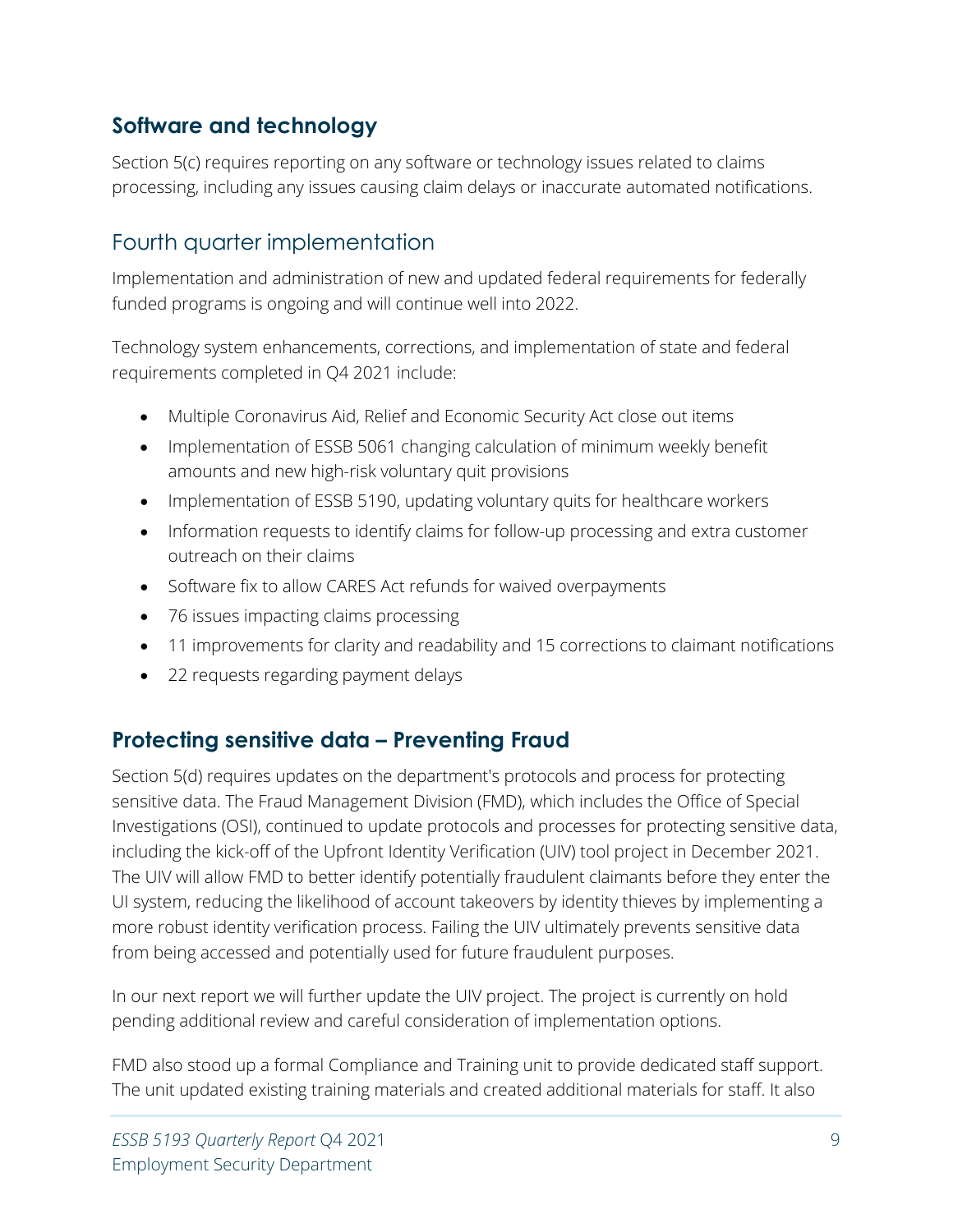began providing training classes for staff to ensure further alignment, compliance, and integrity.

#### <span id="page-9-0"></span>**Other unemployment reporting**

Section 5(e) requires reporting other relevant unemployment issues, or information related to enhancing the UI system, as determined by the department. ESD will continue to address its CARES-related workload on claims requiring corrections to entitlements. ESD has several additional CARES-related projects that will continue through summer 2022. These projects will:

- Address federal requirements to offer additional funds to selected claimants who were both self-employed and working for employers
- Require PUA participants from 2020 to respond to additional weekly eligibility questions

ESD began planning in Q4 2021 for required staffing reductions based on reduced funding from USDOL as supplemental funding driven by the pandemic workload ends. ESD plans to use phased reduction of 881 filled non-permanent positions during the next several months, (filled position count as of Dec. 6, 2021). The reduction will be a combination of attrition and layoffs. Many temporary staff are finding permanent employment with ESD's Leave and Care and Employment Connections divisions and other state agencies.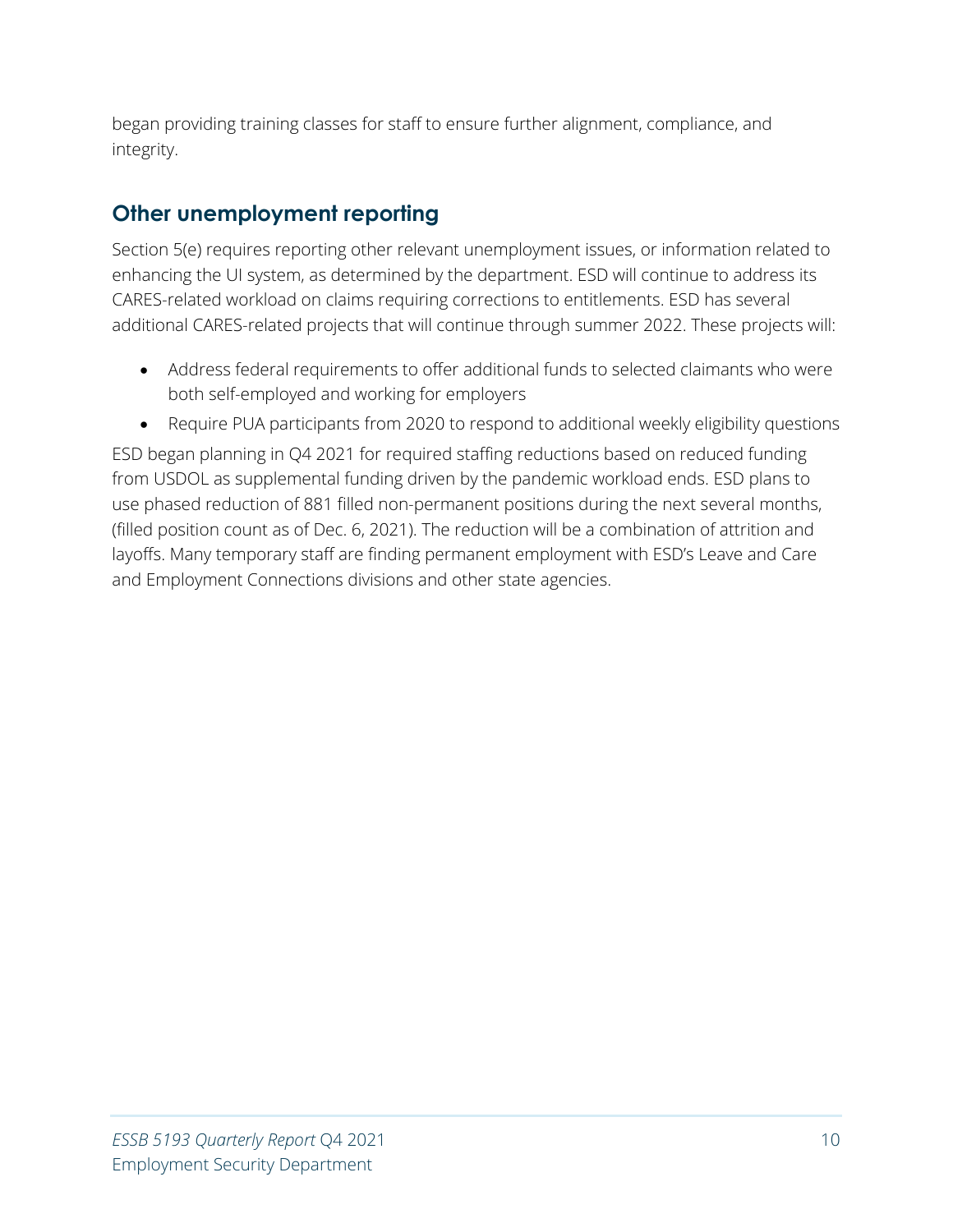#### <span id="page-10-1"></span><span id="page-10-0"></span>**Improving adjudication timeliness and quality**

JLARC requested details on steps being taken to improve timeliness and quality of the adjudication decisions that allow or deny access to benefits. Adjudicating UI eligibility issues is highly skilled work and having proficient staff is the key to success.

Previous quarterly reports detailed ESD's hiring, training, and staff support strategies created to manage the rapid pace of hiring, and a shortage of experienced lead workers and supervisors to support inexperienced staff. They also described improvement to workload management to increase throughput. ESD continued with those efforts in Q4 2021. As of Jan. 1, 2022, the claims centers had 881 filled positions.

#### <span id="page-10-2"></span>**2021 Q4 results**

ESD's goals are to:

- Eliminate the COVID-related backlog of adjudication cases as soon as possible
- Show progress towards meeting USDOL timeliness goal of resolving 87% of eligibility issues within three weeks of detection

As noted in the previous report, during Q3 2021, ESD — as required by federal law — notified all claimants receiving federal benefits that they had to file new regular UI claims if they were eligible for regular benefits. More than 106,000 new claims had many associated eligibility issues for adjudication, resulting in a 56% increase in workload in one month. ESD's reinstatement of work search requirements also drove additional workload.

As anticipated, reduced workload from the end of federal benefits freed staff capacity to reduce the adjudication backlog. Year-end results were very positive. The count of outstanding cases at the end of September 2021 was more than 94,500. That count was reduced by 79% to 20,200 by December 30, 2021. This count included all outstanding cases awaiting adjudication, regardless of when received. The positive trend continued in January 2022 with total case counts down to 9,900. ESD anticipates it will achieve USDOL non-monetary timeliness targets in Q1 2022.

See Part II, Adjudication timelines, for further discussion.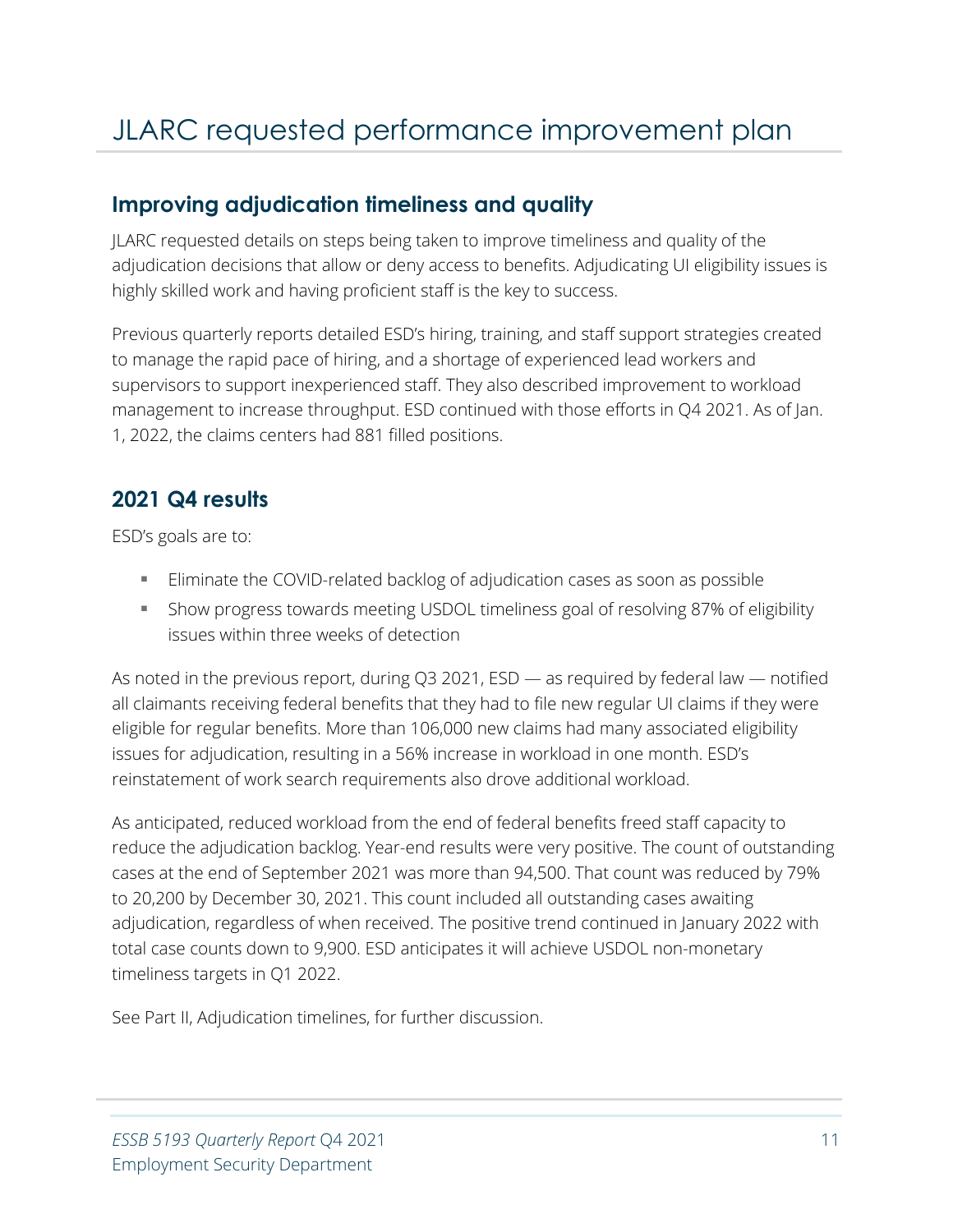## <span id="page-11-0"></span>PART II

ESSB 5193 Section 4(2) requires ESD to provide quarterly reports on selected unemployment insurance performance metrics. At the request of JLARC, ESD has included additional performance metrics. The following tables contain data for the period October, November, and December 2021.

### <span id="page-11-1"></span>Unemployment rate

The U.S. Bureau of Labor Statistics defines the total unemployment rate as the average number of unemployed workers 16 years of age or older actively seeking work divided by the total civilian labor force.

#### Table 1: Seasonally adjusted unemployment rates (2021)

| Month             |      | October November December |      |
|-------------------|------|---------------------------|------|
| Unemployment rate | 5.0% | 4.7%                      | 4.5% |

Source: Employment Security Department, Labor Market and Economic Analysis/U.S. Bureau of Labor Statistics, local area unemployment statistics

## <span id="page-11-2"></span>Recipiency rate

The UI recipiency rate is the number of individuals receiving unemployment compensation divided by the total number people who are unemployed. This data comes from the monthly seasonally adjusted local area unemployment statistics gathered in the federal Bureau of Labor Statistics survey. Unemployment compensation includes state unemployment compensation, unemployment compensation for federal employees, and unemployment compensation for ex-service members. The recipiency rate does not include claimants receiving federally funded benefits.

#### Table 2: Unemployment insurance recipiency rates (2021)

| Month           | October | November | December |
|-----------------|---------|----------|----------|
| Recipiency rate | 22.4%   | 25.5%    | 28.2%    |

Source: ETA Report 5159 Claims and Payment Activities and Labor Market and Economic Analysis/U.S. Bureau of Labor Statistics, monthly seasonally adjusted local area unemployment statistics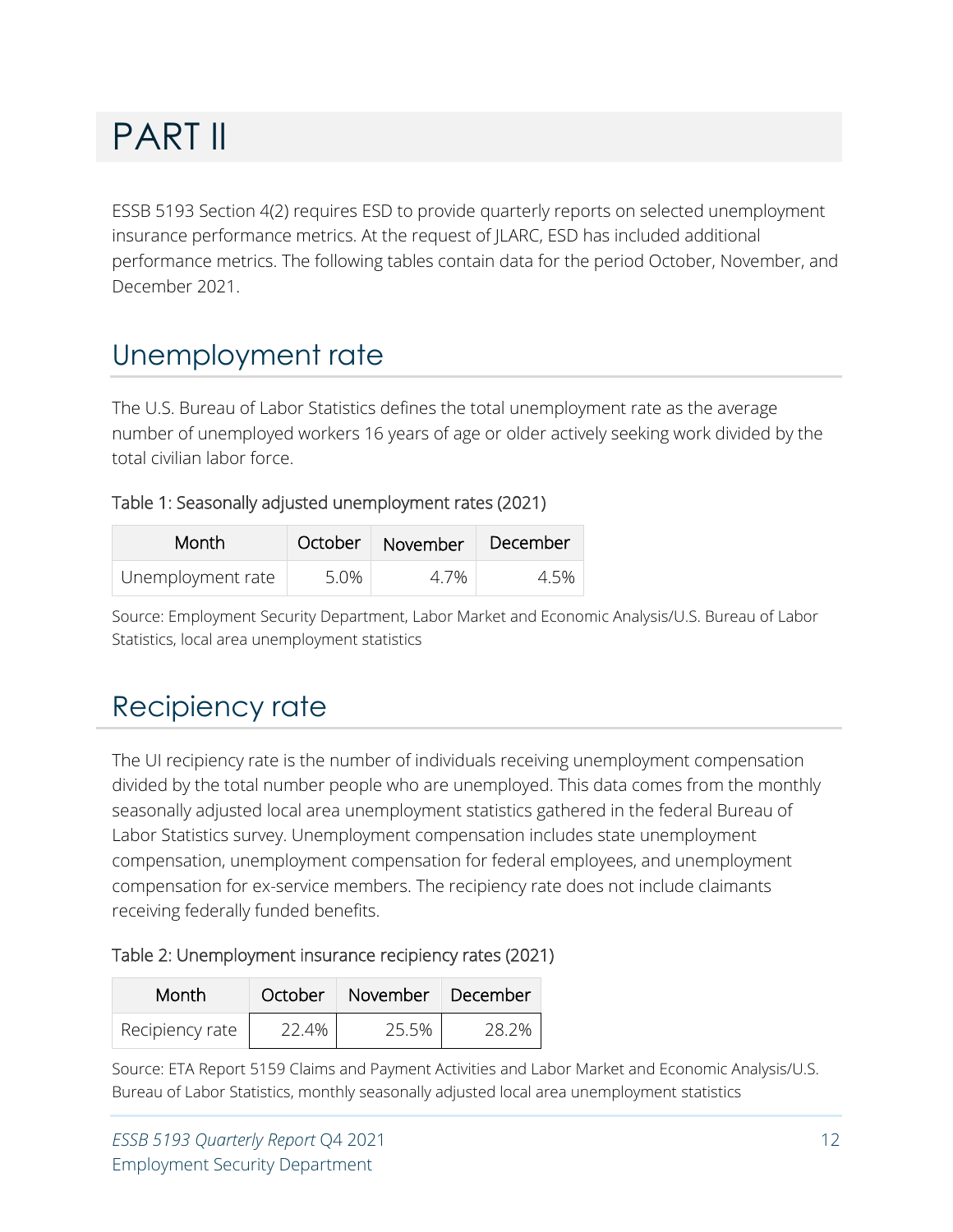## <span id="page-12-0"></span>Individuals and benefits paid

The following table counts the total number of unduplicated individuals paid per month and the total benefit they received from all UI compensation sources:

- State-funded regular unemployment (UI)
- Pandemic Emergency Unemployment Compensation (PEUC): Allows additional weeks of benefits for recipients
- Pandemic Unemployment Assistance (PUA): Provides benefits to workers not covered by traditional unemployment benefits
- **Federal Pandemic Unemployment Compensation (FPUC): Provides weekly stimulus** payments to all receiving benefits

The number of individuals and total benefits paid plunged with the end of federal benefits in September 2021. The Q4 2021 numbers include some federal benefits paid for weeks claimed in previous periods that were allowed for backdated claims or for weeks paid on redetermined or appeals denials that were changed to allow benefits.

Table 3: Individuals paid and total benefits paid (2021)

| Month            | October     | November    | December    |
|------------------|-------------|-------------|-------------|
| Individuals paid | 60,109      | 52,618      | 60,600      |
| Benefits paid    | 138,110,899 | 110,942,619 | 128,888,358 |

Source: ESD operational data query

A claimant for UI files an initial application to establish eligibility for or disqualification from receiving benefits based on why they are no longer working. They then file a weekly claim every week they seek benefits. Claimants found initially eligible will receive payment. If ESD questions a claimant's initial eligibility for benefits, the claimant receives no weekly payments until the eligibility issue is decided. Claimants ultimately found eligible will receive back payments for weeks filed while awaiting their adjudication decisions.

Conditional payments. In addition to establishing their initial eligibility, claimants must stay eligible while they're claiming. To do this, they must be able, available, actively seeking work and following other program requirements such as participating in eligibility reviews. Claimants certify each week that they are continuing to meet eligibility requirements. If ESD questions their eligibility, they continue to receive benefits (conditional payments) until the issue is decided. If ESD determines they were not eligible, claimants must pay back benefits received.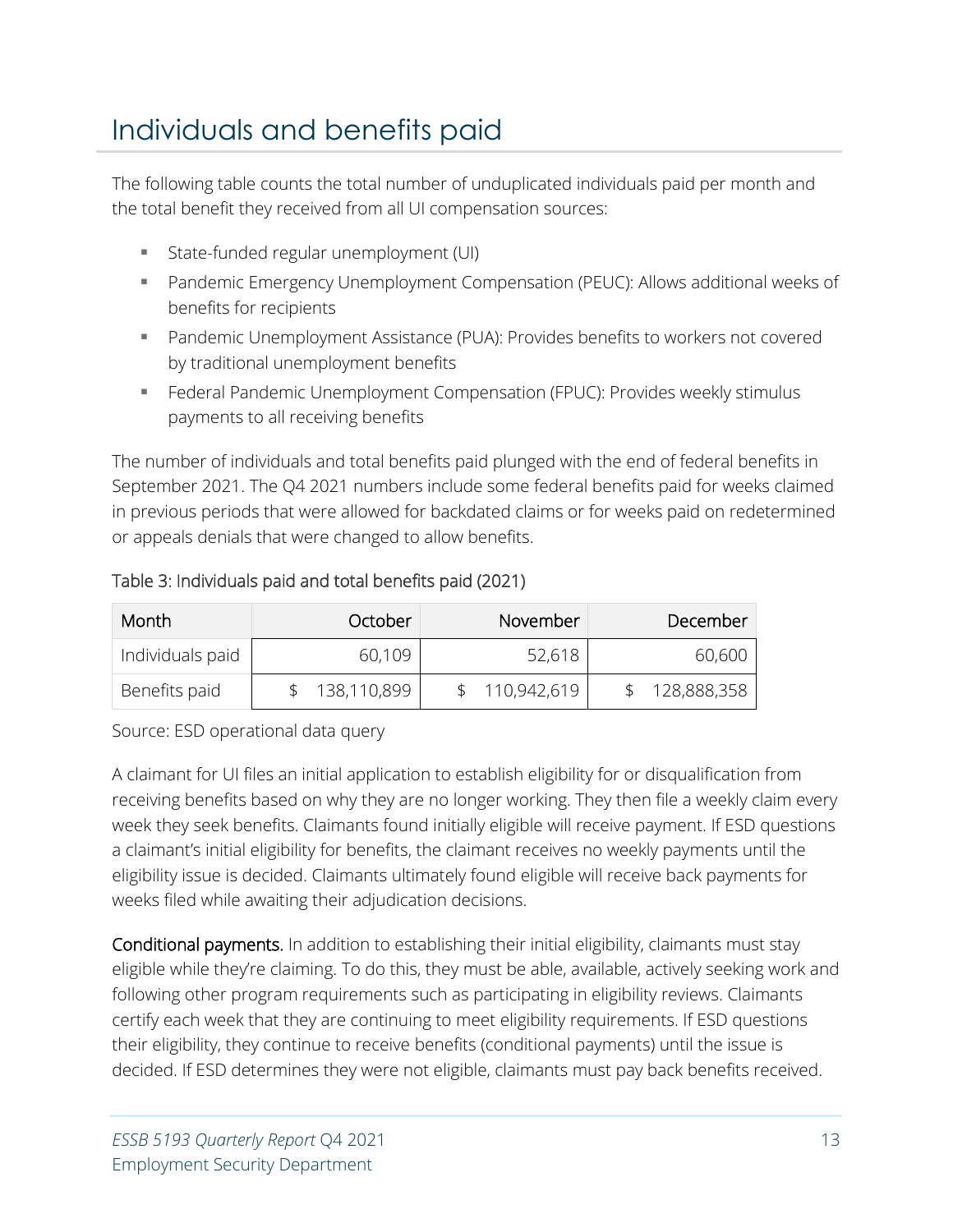The table below shows the status of weekly claims filed by month. Because eligibility is determined each week and not for the entire benefit year, people may have weeks in all three categories. For the quarter October, November, December 2021:

- 57% of weeks claimed were paid
- 41% of weeks claimed were not paid because the claimant was determined ineligible
- 2% of weeks claimed were still pending a decision

| Table 4: Total weekly claims paid, pending, and not paid (2021) |  |  |
|-----------------------------------------------------------------|--|--|
|                                                                 |  |  |

| Month                  | October | November | December |
|------------------------|---------|----------|----------|
| Weekly claims paid     | 158,990 | 156,635  | 157,063  |
| Weekly claim pending   | 2,074   | 3,143    | 10,633   |
| Weekly claims not paid | 141,580 | 106,874  | 92,901   |
| Total                  | 302,644 | 266,652  | 260,597  |

Source: ESD operational data query, status as of Jan. 18, 2022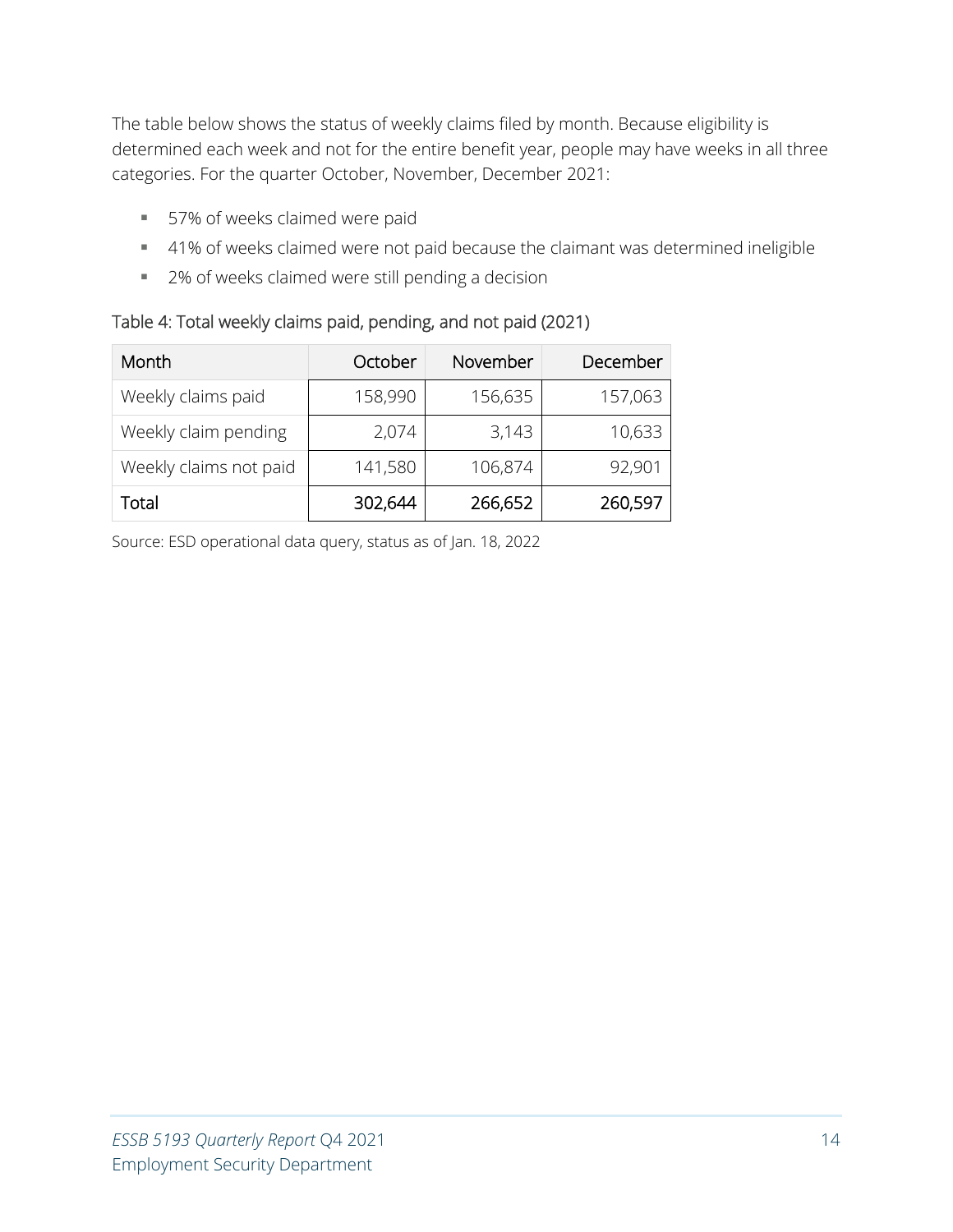## <span id="page-14-0"></span>**Overpayments**

Overpayments are established when ESD determines that a claimant received benefits when they shouldn't have, either because they were ineligible or paid an incorrect weekly benefit amount. Overpayments may be waived if all three of the following conditions are met:

- The claimant was not at fault for creating the overpayment
- The payment was not "conditional" as ESD was determining eligibility
- Collecting the overpayment would create a financial hardship

When claimants are potentially eligible for a waiver, ESD offers a waiver request form that requests financial information from the claimant to determine their ability to pay. Upon receipt of the information, an adjudication staff member determines if the claimant is eligible for a waiver. Under certain conditions, ESD may also automatically waive some overpayments that are not the fault of the claimant without adjudication. In response to specific federal authorization, ESD also automatically waives some overpayments created when federal law required that claimants be moved between state and federal benefit entitlements that have lower weekly benefit amounts. These weekly benefit-related waivers are not reflected in the waiver request counts shown below.

ESD created a large number of overpayments and waivers in Q4 2021 as it continued enforcing federal requirements to move claimants to regular unemployment insurance claims and off federal entitlements. Many overpayments were also created when individuals receiving PUA benefits failed to provide required documents to prove their attachment to the labor market. Table 5 shows overpayments established in Q4 2021. For a variety of reasons, this total may overstate actual overpayments. Some of these overpayments were later reversed when claim weeks were moved back to other entitlements. Many claimants did not respond to requests to file a new claim (potential new claim issue) or provide PUA required documents until after they received large overpayment notices. The totals established do not reflect overpayments that were later reversed after claimants complied and filed a new claim or submitted required documents, allowing ESD to redetermine their denials. There were also many overpayments created when claimants failed to respond to requests for information on other claim issues. These overpayments would be reversed if the claimant later provides information verifying eligibility for benefits.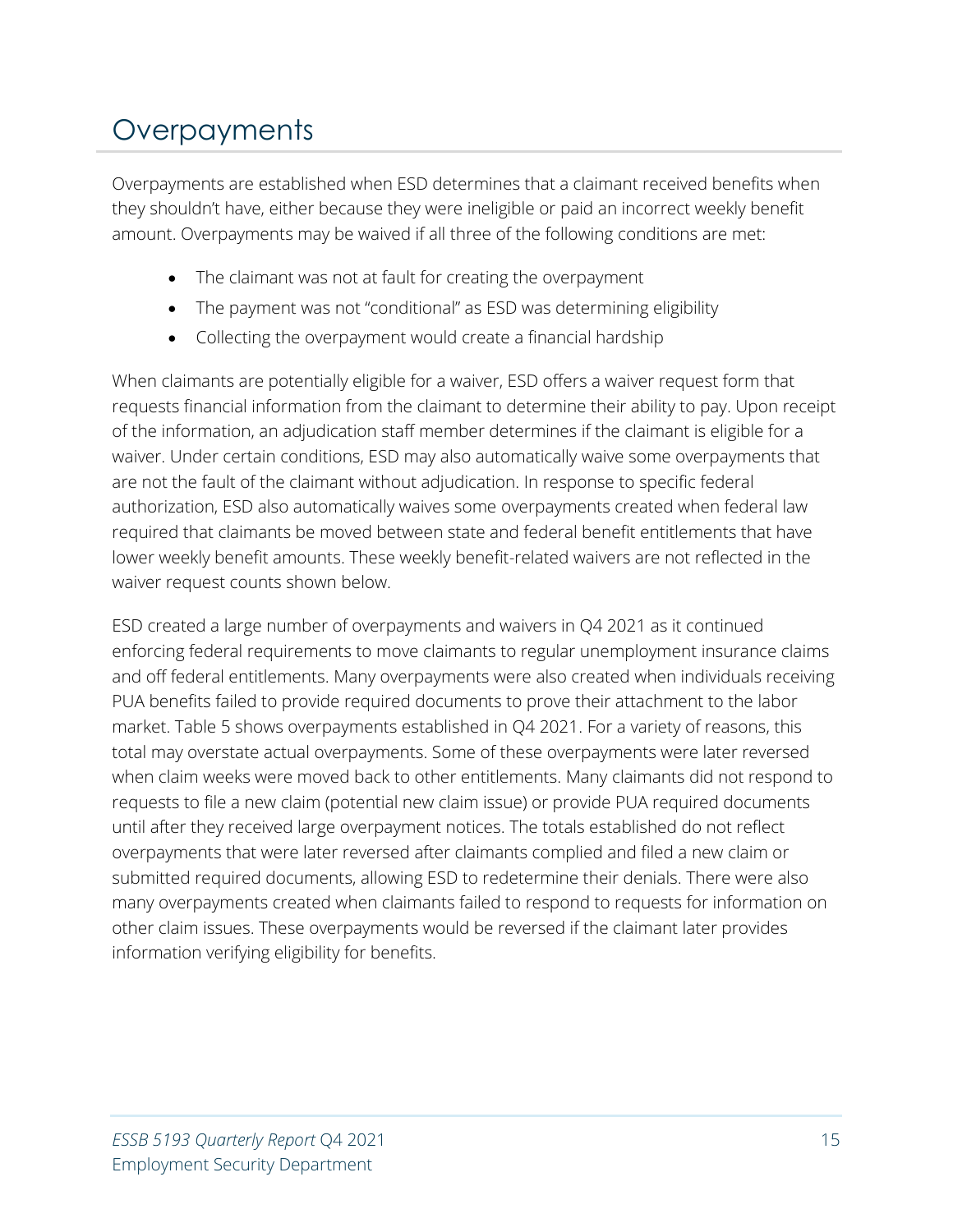| <b>Benefit Type</b> | Cases   | Overpayments      |
|---------------------|---------|-------------------|
| Regular             | 37,441  | 88,374,191<br>\$. |
| <b>FPUC</b>         | 57,896  | 282,577,745<br>\$ |
| PEUC                | 13,417  | 41,268,632<br>\$  |
| PUA                 | 39,178  | 164,855,397<br>\$ |
| Total               | 147,932 | 577,075,965<br>\$ |

Table 5: Overpayments established by benefit entitlement (Q4, 2021)

Sources: ETA Report 227 (Regular, FPUC, and PEUC), ETA Report 902P (PUA)

Table 6: Overpayment waiver requests and outcomes (2021)

| Month         | October | November | December |
|---------------|---------|----------|----------|
| Approved      | 1,157   | 486      | 3,601    |
| Denied        | 1,698   | 641      | 6,221    |
| Total         | 2,855   | 1,127    | 9,822    |
| Approval Rate | 40.5%   | 43.1%    | 36.7%    |

Source: ESD operational data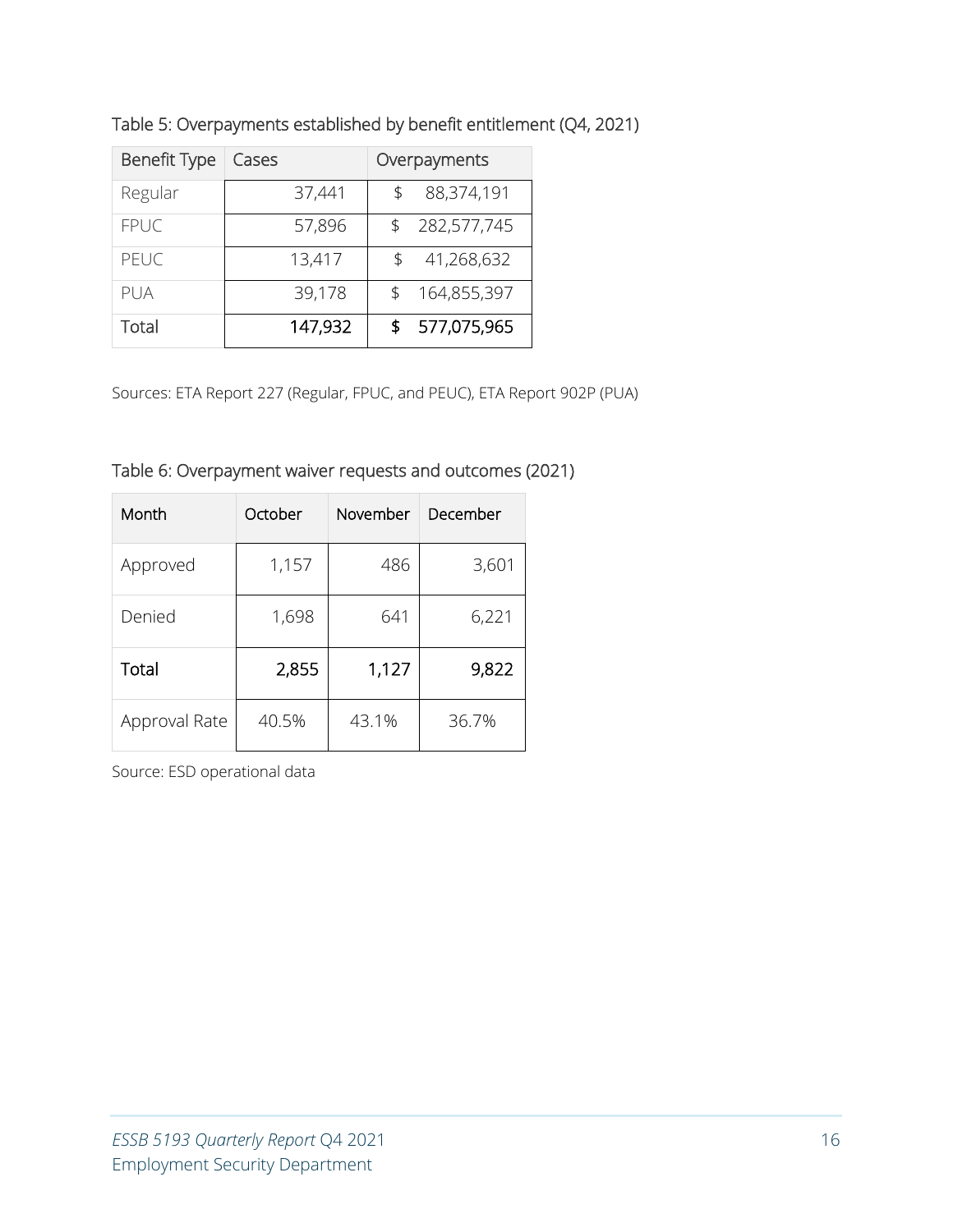## <span id="page-16-0"></span>Adjudication timeliness and quality

The USDOL requires that 80% of nonmonetary issues with the potential to affect the claimant's benefit rights be determined within 21 days of when the issue was detected. Timeliness is calculated for separation issues (quits and discharges from employment) and for all other nonseparation issues that could potentially prevent benefit payments.

As discussed in Part 1, ESD's implementation of federal potential new claim requirements resulted in more than 106,000 new claims with many associated eligibility issues for adjudication. The resulting 56% increase in workload in one month, and ESD's continued focus on reducing the COVID-related backlog by the end of the 2021 calendar year, had negative effects on timeliness through Q4 2021 despite the success of the overall backlog reduction effort. As noted in Part 1, ESD anticipates it will achieve USDOL non-monetary timeliness targets in Q1 2022. The backlog of pandemic cases will be resolved, and incoming workload is relatively low.

States across the country continue to fall well below target. The U.S. national averages for adjudication timeliness in Q4 2021 were 33.6% for separations and 58.6% for non-separations.

| Month                     |        | October   November | December |
|---------------------------|--------|--------------------|----------|
| <b>Total Workload</b>     | 11.790 | 11,725             |          |
| Determined within 21 Days | 10.7%  | 10.4%              | 6%       |

#### Table 7: Timeliness of adjudication decisions – separations (2021)

Source: ETA Report 9052

#### Table 8: Timeliness of adjudication decisions – non-separations (2021)

| Month                     | October | November | December |
|---------------------------|---------|----------|----------|
| Total workload            | 36,715  | 31,878   | 31,343   |
| Determined within 21 days | 59.7%   | 58.0%    | 7በ በ%    |

Source: ETA Report 9052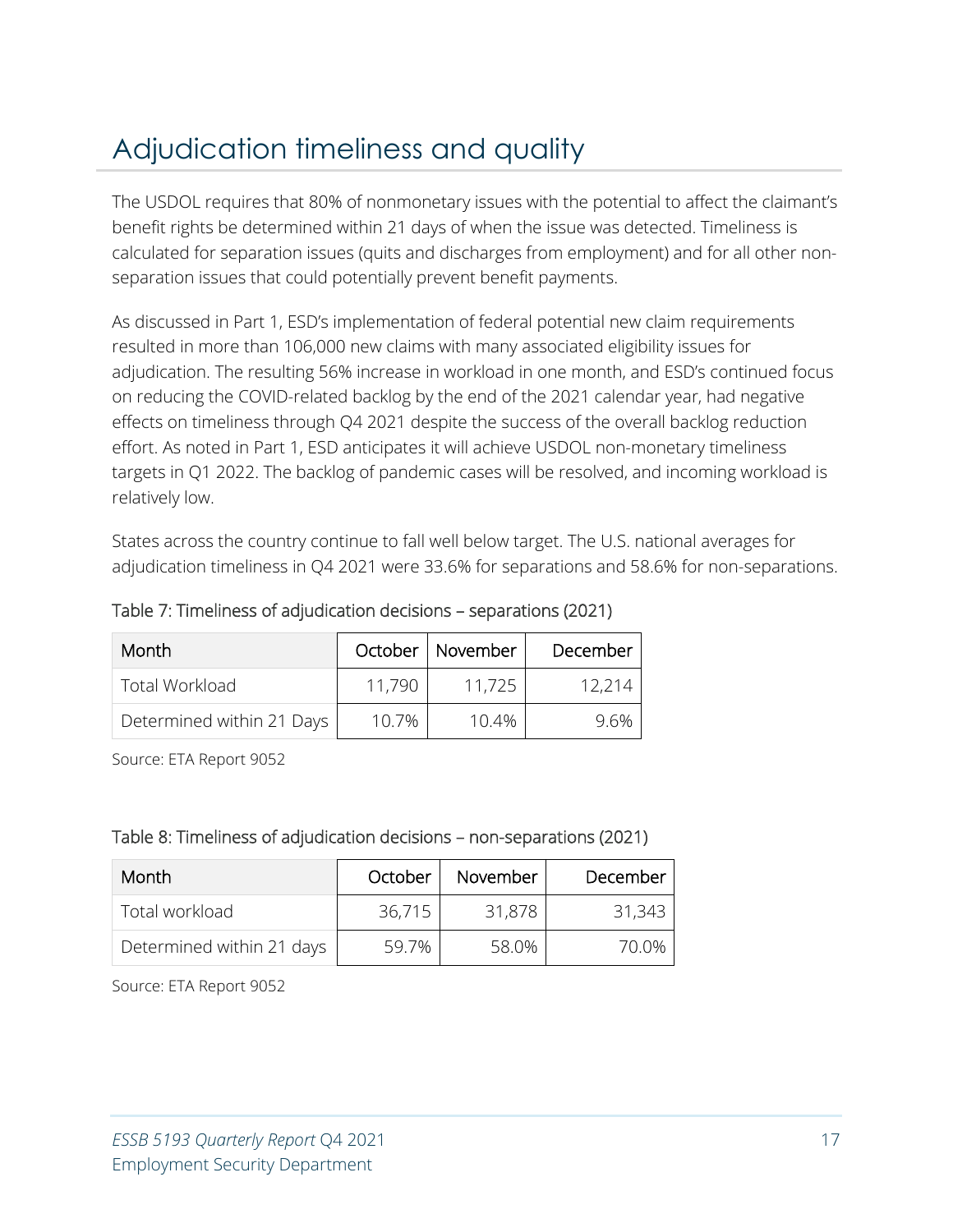#### <span id="page-17-0"></span>**Benefit timeliness and quality (BTQ)**

The USDOL Benefit Timeliness and Quality (BTQ) program estimates overall quality of adjudication by reviewing a statistically representative sample of nonmonetary determinations against 100-point scoring criteria. The standard requires that at least 75% of determinations reviewed receive a score of 95 or higher. Because ESD did not meet this standard, the agency must enter corrective action with USDOL through our State Quality Service Plan. We are currently waiting for details of what that will entail, as some targets are being adjusted this year due to the extraordinary circumstances.

Separation and non-separation samples are scored separately. ESD met quality standards for adjudications completed in the quarter ending December 2019. BTQ reviews are typically done quarterly but were suspended for much of the pandemic. BTQ resumed for the quarter ending June 2021. Table 9 shows the most recent results for the quarter ending September 2021.

| BTQ Sample Quarter Ending September, 2021 | Separations | Non-separations |
|-------------------------------------------|-------------|-----------------|
| Sample size                               | 50          |                 |
| Case material not found                   |             |                 |
| Invalid cases*                            | っ           |                 |
| Scored cases                              | 47          |                 |
| Score                                     | 59.6%       |                 |

#### Table 9: Quality of adjudication decisions

Source: USDOL Benefit, Timeliness and Quality

\*Invalid case – case should not have been included in the sample for review.

### <span id="page-17-1"></span>Appeals

A claimant or employer can make a written request for a hearing to appeal an ESD determination. The Office of Administrative Hearings (OAH), an independent state agency, hears unemployment benefits appeals. ESD can only transmit one appeal to OAH per determination of an issue, although a claimant may submit multiple appeal requests on the same issue.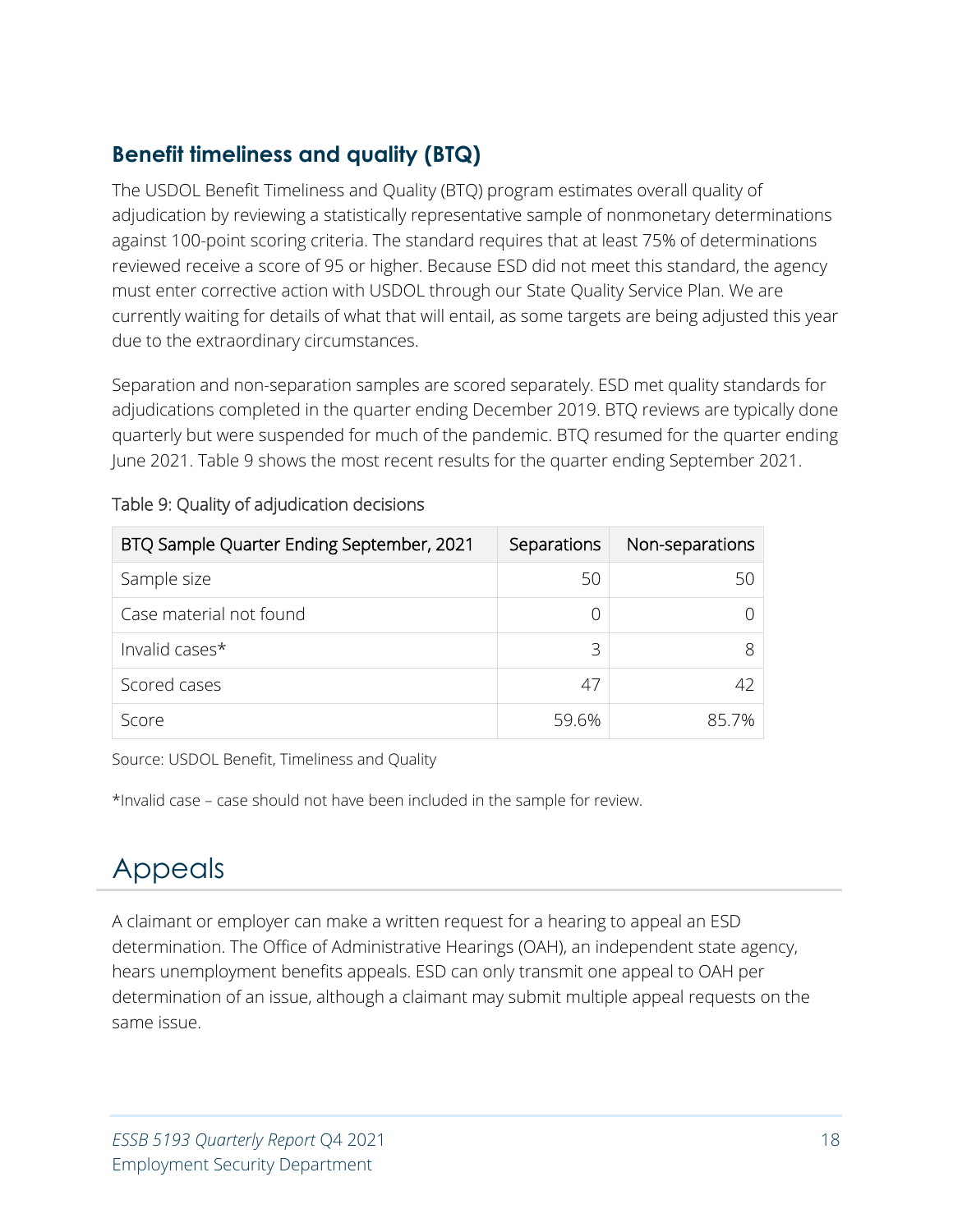ESD staff review appeal requests received via U.S. Mail, fax, or eServices. Appeal requests have one of three outcomes:

Redetermined. The eligibility issue case associated with the appeal request has been reviewed by staff and the outcome has been redetermined to allow benefits based on new information.

No action taken. The request has been reviewed by staff who close the work item with no further action because the request is a duplicate, the request is moot because the requested relief has already been granted, or because the claimant is not an aggrieved party.

Sent to OAH. A formal request for an appeal hearing is sent by ESD staff to OAH after a staff review determines that the denial of benefits still stands or any of the relief requested in the appeal was not granted and thus the claimant is an aggrieved party.

The following table shows the status of appeal requests as of the date of the data extract. The requests are grouped by the month in which the request was received. For the quarter, 78% of the appeal requests have been resolved and 22% are pending resolution.

| Month            | October | November | December |
|------------------|---------|----------|----------|
| Pending          | 1,687   | 1,634    | 6,778    |
| Submitted to OAH | 7,686   | 8,301    | 6,012    |
| Redetermined     | 3,902   | 4,556    | 2,628    |
| No action taken  | 1,414   | 901      | 721      |
| Total            | 14,689  | 15,392   | 16,139   |

|  |  | Table 10: Disposition of appeals requests |  |  |
|--|--|-------------------------------------------|--|--|
|--|--|-------------------------------------------|--|--|

Source: ESD operational data

### <span id="page-18-0"></span>Claims center phone services and staffing

Claims centers track the number of calls answered by staff after the calls enter the phone system, the number of calls abandoned by customers after they enter the system, and the number of calls that are not connected because there is no capacity to handle the call. Because one person may make repeated calls, the number of individuals attempting to be served via the phone is also tracked. The tables below show:

Answered. Count of calls answered by an agent from queues for the following claims center units: Intake, Adjudication and SAW Portal help desk.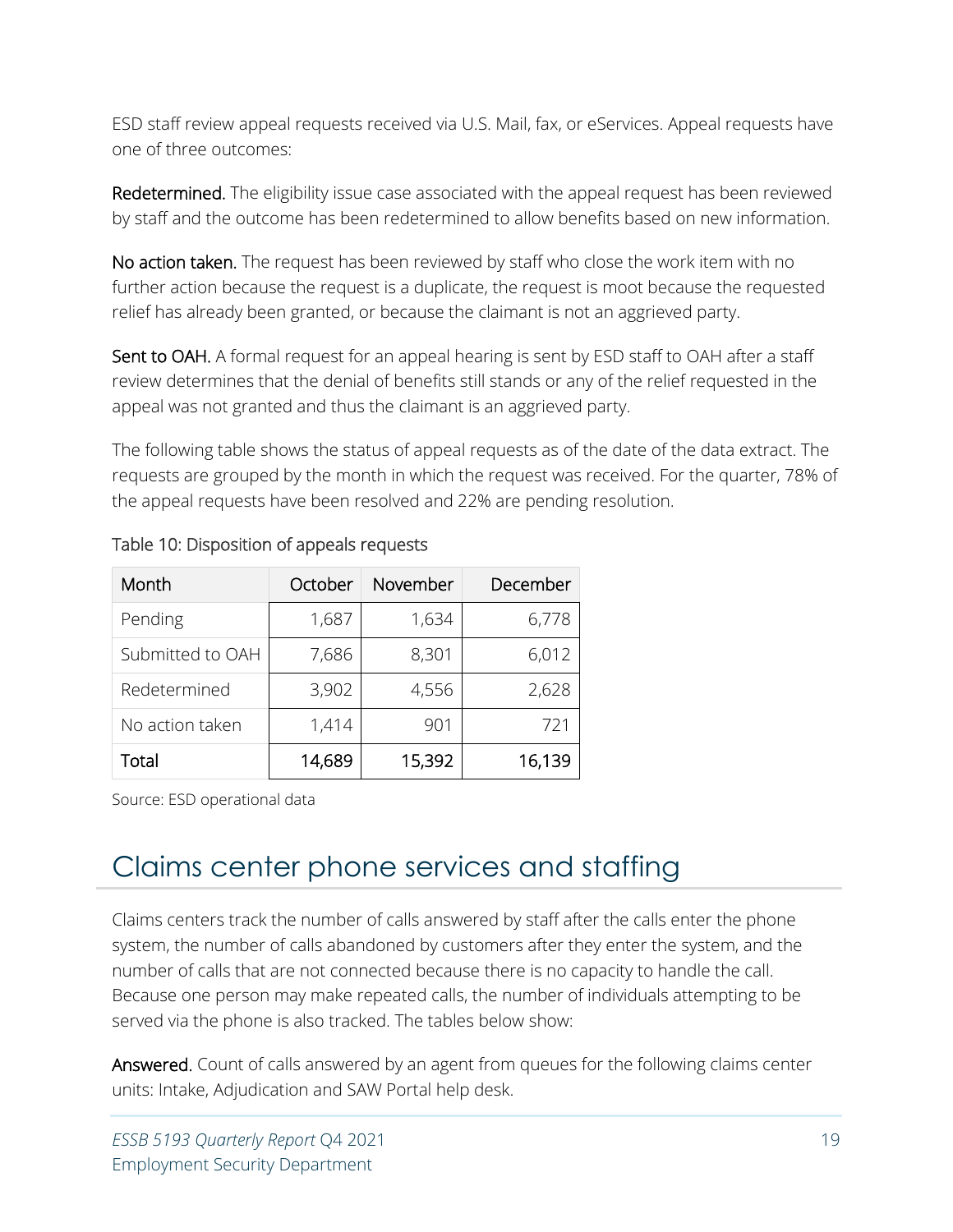Abandoned. Count of calls abandoned by a customer from queues before being answered by an agent for the following claim center units: Intake, Adjudication and SAW Portal help desk.

High call-volume messages. Count of calls (not customers) that are played a high-volume message asking the caller to try again later.

Total calls. High call volume messages played + Answered + Abandoned.

Individuals. Individual callers (by count of unique SSN) attempting to speak with an agent during the day. This count includes both callers who received a high-volume message and callers who entered the phone system. Individuals are counted once each day they attempt to call, so they are counted multiple times if they call over several days.

Average wait. For all calls answered in all call queues, the average time a call remains in queue until answered by a claims center staff member.

The end of federal benefits has significantly reduced phone volume over Q4 2021. Relatively large numbers of experienced staff have been able to answer more calls more quickly, reducing both high volume messages played and the number of abandoned calls.

| Month                     | October | November | December |
|---------------------------|---------|----------|----------|
| High call-volume messages | 69,957  | 50,075   | 11,694   |
| Answered                  | 46,128  | 48,804   | 63,496   |
| Abandoned                 | 22,570  | 19,326   | 9,507    |
| <b>Total calls</b>        | 138,655 | 118,205  | 84,697   |
| Average wait time         | 0:51:44 | 0:45:54  | 0:10:40  |

#### Table 11: Calls to claims centers (2021)

Source: ESD operational data